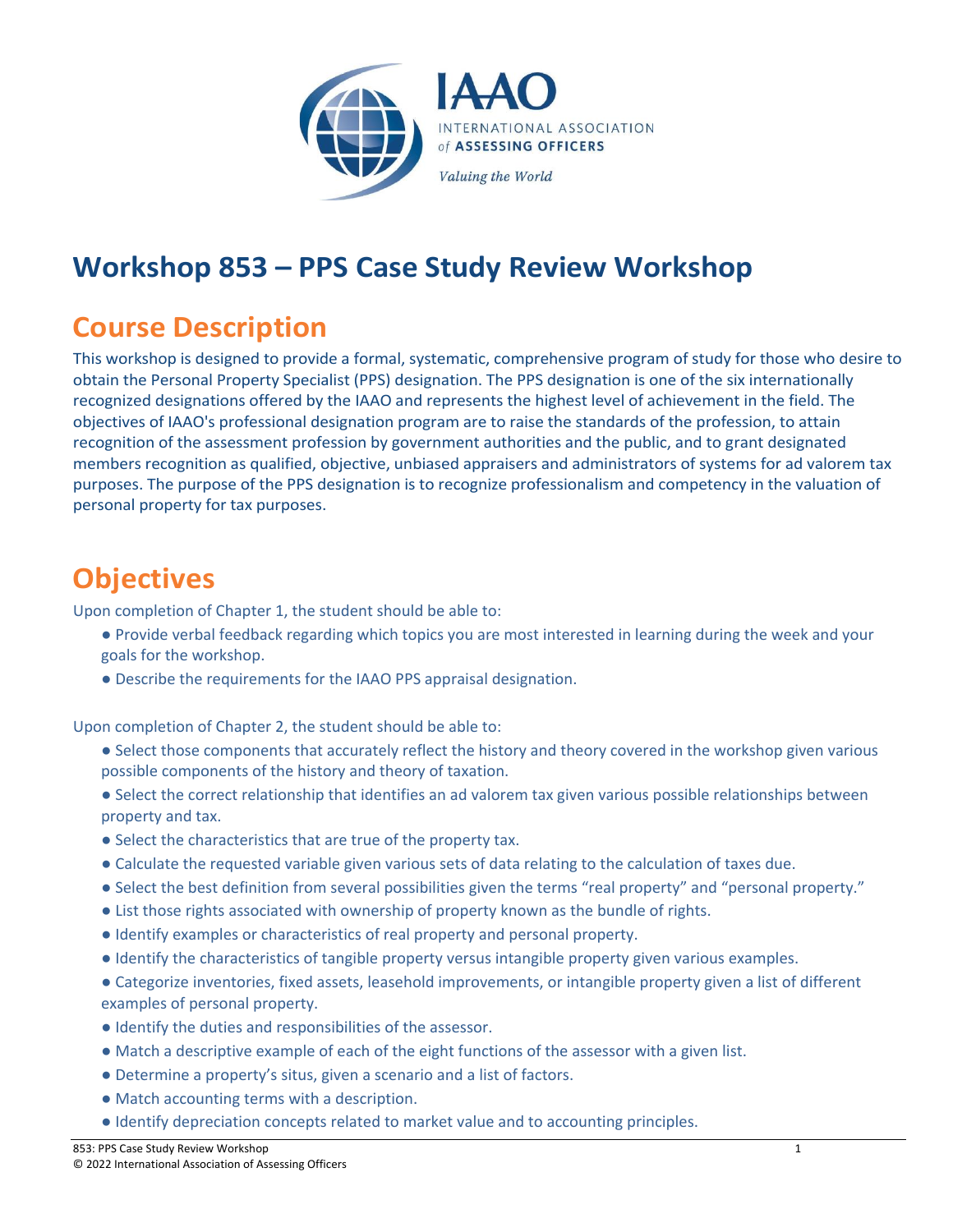- Calculate depreciation using straight-line, declining balance, and sum-of-years'-digits methods given appropriate asset data.
- Determine the value of inventory using the first in, first out (FIFO) method and last in, first out (LIFO) method given appropriate inventory information.
- Describe the general definition of value and how it applies to appraising property for tax purposes.
- Match the description of a given value type appropriate to value in use and value in exchange.
- Identify which description belongs with the terms "market value" and "market price."
- Select those components that accurately reflect the definition of market value required in the assessment of property.
- State the principle of value that best relates to a given scenario.
- List the steps in the valuation (assessment) process.
- Calculate a trade-level adjustment given an example.
- Determine which of the three approaches to value would lend itself to various valuation scenarios.
- Select the valuation guideline(s) that could be used to verify an assessment.
- Apply the unit cost method to determine an estimated value of an integrated system of assets.
- Select the methods that are used in the discovery and appraisal processes given appropriate valuation guidelines.
- List three problems with the development and use of valuation guidelines and standards.
- Calculate resources needed for a project.

Upon completion of Chapter 3, the student should be able to:

- Determine the basis of value in the income approach.
- Apply capitalization techniques, particularly the gross income multiplier and the straight-line capitalization methods to machinery and equipment.
- Develop and apply a gross income multiplier.
- Develop and apply a straight-line capitalization rate.
- Determine what types of income to capitalize and when capitalization is appropriate.

Upon completion of Chapter 4, the student should be able to:

- Determine the basis of value in the sales comparison approach.
- Estimate value in the comparable sales approach and determine the type of value.
- Make adjustments to prices for comparable sales.

Upon completion of Chapter 5, the student should be able to:

- Determine the basis of value in the cost approach.
- Distinguish the different forms of cost, particularly replacement and reproduction cost new.
- Estimate replacement and reproduction costs.
- Identify the different forms of depreciation: physical deterioration, functional obsolescence, and economic obsolescence. Also, determine whether these are curable or incurable.
- Appraise property using the cost approach.
- Measure the various forms of depreciation.